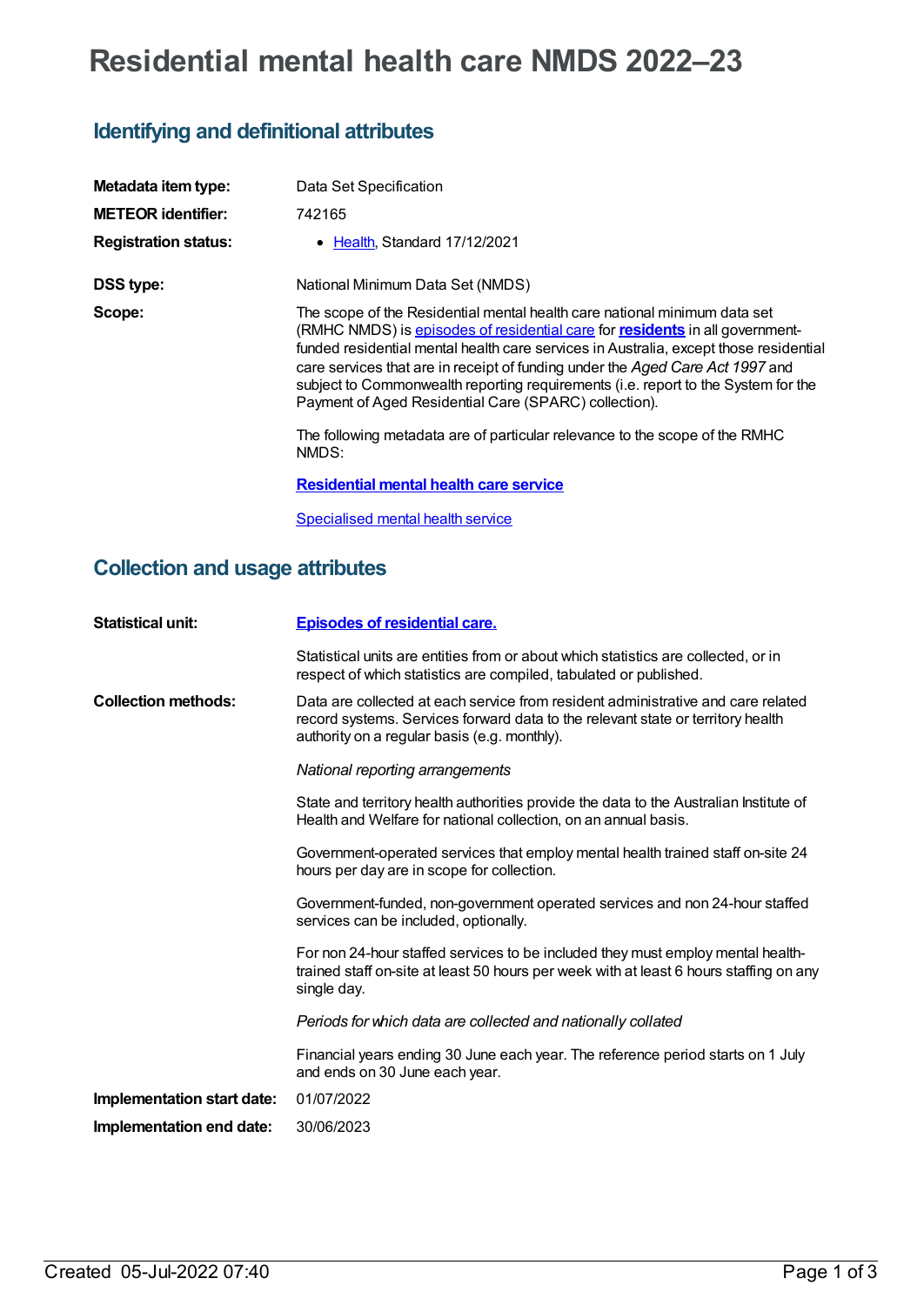| Comments:                                                       | Some admitted patient care services may meet the definition of a residential<br>mental health service. However, as they are admitted patient care services,<br>relevant data on their patients are reported to the Admitted patient care National<br>minimum data set. |  |  |
|-----------------------------------------------------------------|------------------------------------------------------------------------------------------------------------------------------------------------------------------------------------------------------------------------------------------------------------------------|--|--|
|                                                                 | Glossary items                                                                                                                                                                                                                                                         |  |  |
|                                                                 | <b>Episode of residential care end</b>                                                                                                                                                                                                                                 |  |  |
|                                                                 | <b>Episode of residential care start</b>                                                                                                                                                                                                                               |  |  |
|                                                                 | <b>Geographic indicator</b>                                                                                                                                                                                                                                            |  |  |
|                                                                 | <b>Resident</b>                                                                                                                                                                                                                                                        |  |  |
|                                                                 | <b>Residential mental health care service</b>                                                                                                                                                                                                                          |  |  |
|                                                                 | <b>Separation</b>                                                                                                                                                                                                                                                      |  |  |
| <b>Source and reference attributes</b>                          |                                                                                                                                                                                                                                                                        |  |  |
| <b>Submitting organisation:</b><br><b>Relational attributes</b> | Australian Institute of Health and Welfare                                                                                                                                                                                                                             |  |  |
|                                                                 |                                                                                                                                                                                                                                                                        |  |  |
| Related metadata<br>references:                                 | See also Activity based funding: Mental health care NBEDS 2022-23<br>• Health, Standard 17/12/2021                                                                                                                                                                     |  |  |

Supersedes [Residential](https://meteor.aihw.gov.au/content/727354) mental health care NMDS 2021–22

• [Health](https://meteor.aihw.gov.au/RegistrationAuthority/12), Superseded 17/12/2021

See also Statistical Area Level 1 of usual [residence](https://meteor.aihw.gov.au/content/742163) NBEDS 2022-23

• [Health](https://meteor.aihw.gov.au/RegistrationAuthority/12), Standard 20/10/2021

**Metadata items in this Data Set Specification** Show more detail